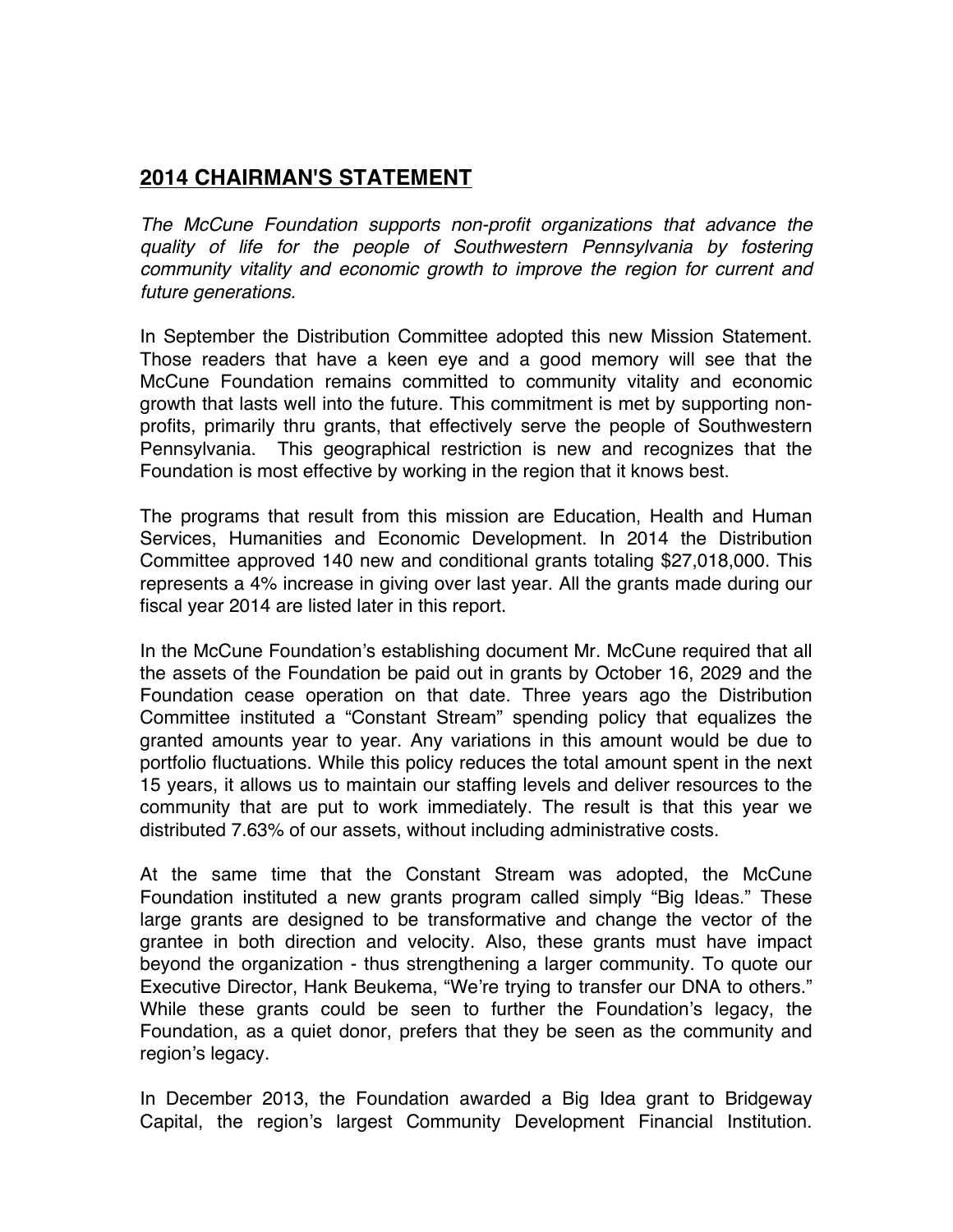Multiple grants over three years will create the Emerging Opportunities Fund to provide predevelopment grants and loans, as well as mezzanine loans, to support community development projects in low and moderate-income neighborhoods. It is expected that the grant will attract other investors resulting in a \$15 million Fund. Proceeds will be reinvested, thus leading to over \$27 million in investments over the next 10 years. Conservatively, these early-stage investments will result in at least \$175 million of direct investment in distressed communities. The grant is the result of over two year's of staff work, a pilot grant in 2012 to test the concept and six months of Distribution Committee review. It typifies the full concept of a Big Idea.

After three years, the McCune Foundation has now made three Big Idea Grants to organizations with which it has worked for at least a decade or longer. The first was to Carnegie Mellon University for their Innovation Ecosystem Strategic Initiative. The second was to Innovation Works to create the Participation Fund and the third was to Bridgeway Capital. The Foundation is now taking a two-year hiatus from making grants in this category. This time will be used to finish payment of these grants and to evaluate the program. We will look at everything from the grant criteria and application process to the effectiveness of the grants already made. What we learn will be applied as we resume the program in 2016.

For five years now the staff, trustee and Distribution Committee of the McCune Foundation have been working toward the termination of the Foundation while maintaining a grants program based on our history. This change in focus was anticipated and planned for but it continually teaches us new lessons and forces us to adapt. Last year this report mentioned that we were beginning to have to turn down grant requests from organizations, and for purposes, that we would have approved in the past. In 2013-14 this trend has accelerated, resulting in a strain for everyone. In March at a Strategic Planning Session the Distribution Committee affirmed three simple principles to help address this challenge.

- 1. Leave it better than we found it.
- 2. Finish well the things we start.
- 3. Do not start things we cannot finish well.

Each grant program the Foundation runs has its own set of criteria. These three principles now apply to all requests with the hope that the strain will be lessened.

Circling back to the beginning of this report, while the Mission Statement was approved in September, the work on it began during the Strategic Planning session in March. The wordsmithing that occurs in mission statement rewrites is often endless. Early in the process the Distribution Committee substituted the word "improve" for the word "change." Change is a word used throughout the non-profit world and it was easy for it to appear in early iterations of the Mission Statement. However, the committee agreed that simply saying change does not indicate if that change is for the better or the worse. Improve indicates striving for